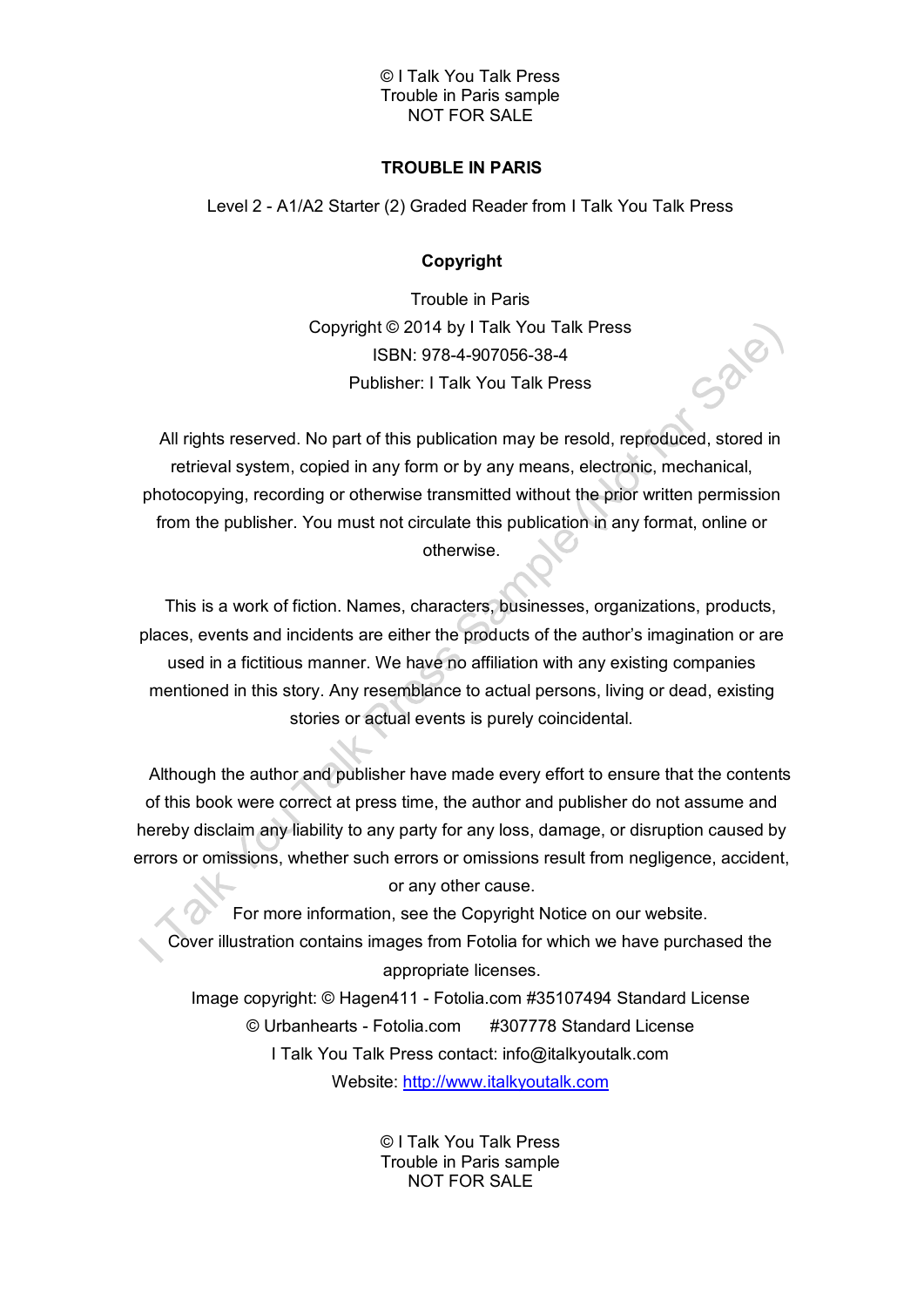#### **Chapter One**

Mariko Kato was excited. She was at Charles de Gaulle Airport in Paris. She was waiting for her suitcase.

Many other people were also waiting for their suitcases. Mariko had a small handbag and a larger black bag. She put the black bag down on the floor. There was a man next to her. He put his bag down on the floor too. She looked at him. He was tall, and had dark hair. He looked about thirty-five years old.

"The suitcases are taking a long time!" said Mariko, in English.

The man looked at her, then he looked away. He didn't say anything. He didn't smile at her.

*Maybe he doesn't speak English,* thought Mariko.

The suitcases started to come out. Mariko watched them.

*Where is my suitcase?* she thought. *I hope it comes out soon.* 

While she was waiting, Mariko took her smartphone out of her handbag and switched it on. She had two phones. She couldn't use her Japanese phone in Europe, so she bought a cheap smartphone before she left Japan.

She opened her Facebook page and wrote:

*----I had a wonderful time in Rome. Now, I've just arrived in Paris! I'm waiting for my suitcase! I have six nights in Paris!!!!----*

After a few minutes, she saw her suitcase. The man next to her saw his suitcase too. They both moved forward to get their suitcases. Mariko took her suitcase off the belt. It was heavy.

*I did too much shopping in Rome,* she thought. *I can't buy too many things in Paris. My suitcase will be too heavy to take back to Japan! Now, how can I get into the centre of Paris?*

She walked back to her black bag, picked it up, and looked for the bus stop sign. The man was gone.

## **Chapter Two**

Mariko sat next to the window on the bus. After about forty minutes, the bus arrived in the centre of Paris. From the window, Mariko saw cafes and boutiques.

*There are so many cute shops! I want to go shopping!* she thought. *I can buy one more pair of shoes…shoes are not so heavy…*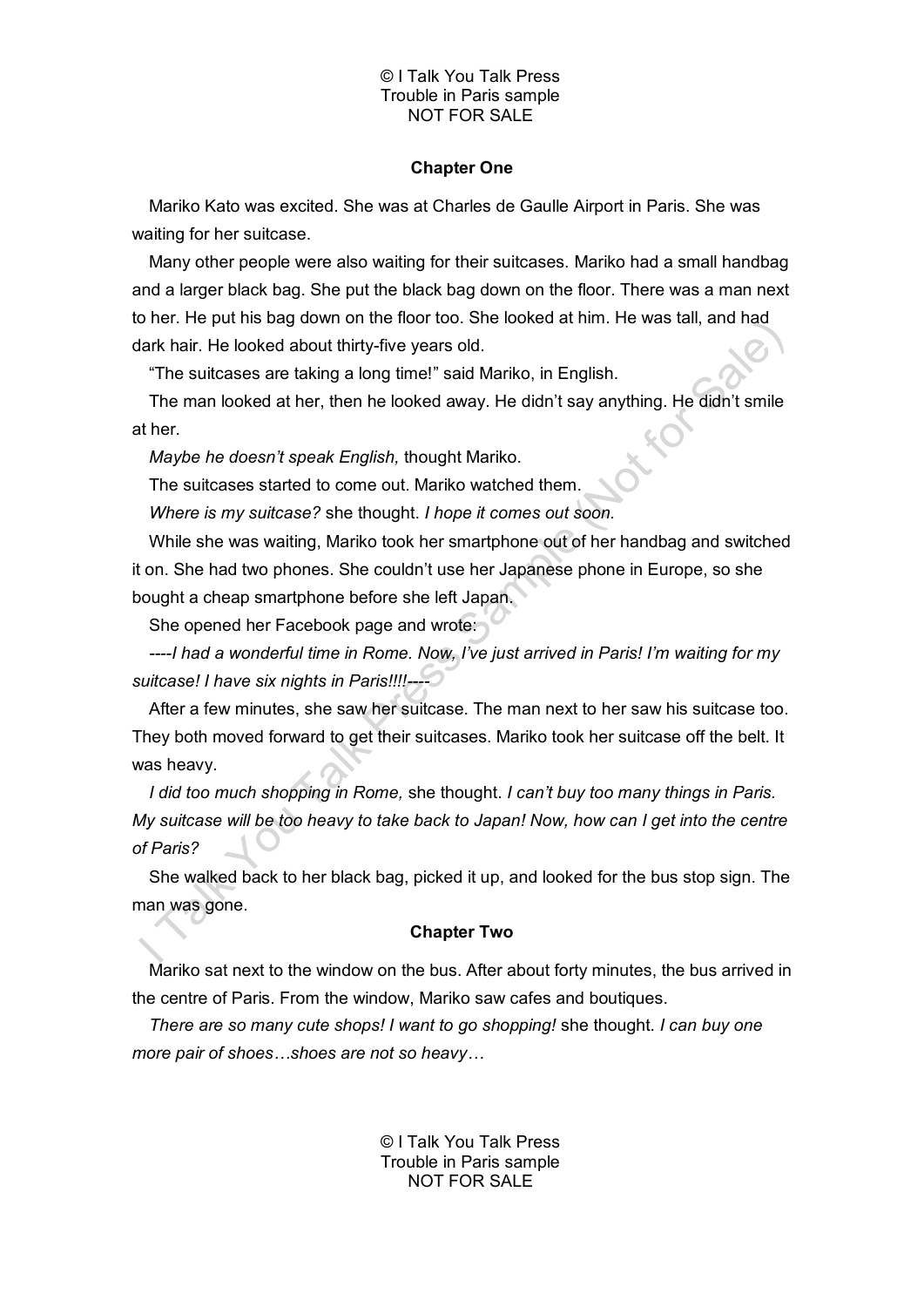Mariko opened her guidebook. *OK, so I'll check in at the hotel, have something to eat in a café for lunch, go shopping, then visit the Orsay Museum in the evening. Tomorrow, I'll go to the Louvre, and the Eiffel Tower, and…*

*---We will soon be arriving at Opera---*

Mariko looked up when she heard the announcement.

*Opera! We are here!* she thought.

Mariko picked up her bag and stood up. There were some other tourists on the bus. They stood up too. The bus stopped. Mariko and the other tourists pulled their suitcases out of the rack, and got off the bus. Opera was very busy. There were many people and many cars.

*I need to find a taxi,* she thought. She saw some taxis across the road. She crossed the road and walked up to a taxi.

The driver got out of the car and said, "Bonjour." He put Mariko's suitcase in the boot of the car.

"Bonjour!" said Mariko. "To the Opera Vino Hotel please."

The taxi drove through the backstreets. The streets were very narrow.

*Wow! The buildings are really beautiful!* thought Mariko.

Mariko saw a bakery and a small café. *I can buy bread in that bakery and have a coffee in that cafe,* she thought.

The taxi stopped outside a small hotel.

"Nine Euros please," said the taxi driver.

Mariko gave him nine Euros and a three Euro tip. The taxi driver took her suitcase out of the boot.

"Merci," she said. She took her suitcase and walked into the hotel.

"Bonjour," said the young woman at the reception desk.

"Bonjour. I have a reservation. My name is Mariko Kato," said Mariko.

"Just a moment please, Ms Kato," said the receptionist. She found Mariko's

reservation. "Could you fill in this form please?"

Mariko filled in the form.

"Here is your key. Your room is on the fourth floor. The elevator is over there.

Breakfast is served in the dining room over there, next to the elevator. Enjoy your stay."

"Thank you," said Mariko. She walked to the elevator and waited. She looked around. It was a small, old hotel, but it was clean, and looked comfortable.

On the fourth floor, Mariko got out of the elevator. There were only three rooms on the fourth floor, and there was a spiral staircase in front of her.